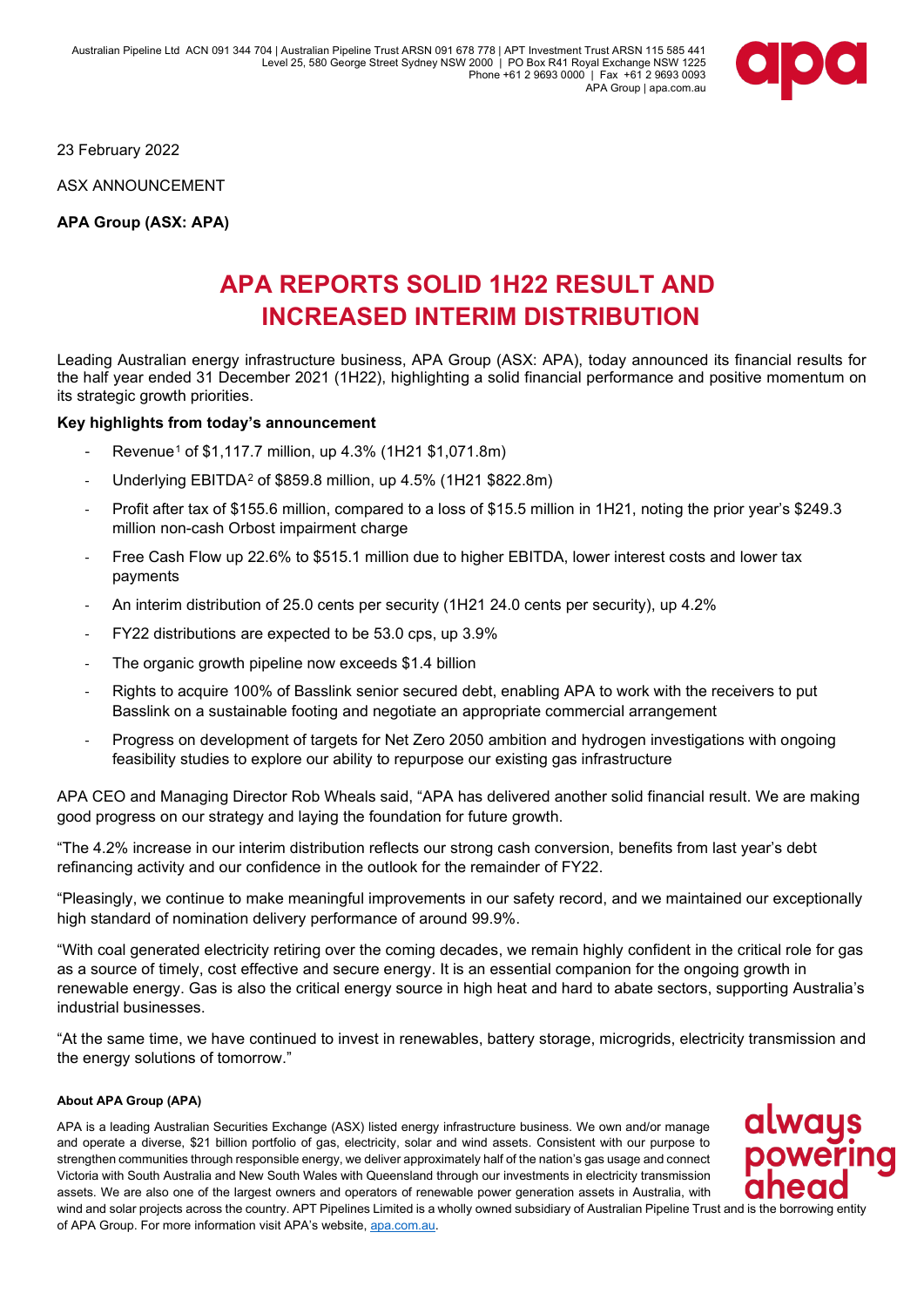# **Financial results**

Revenue (excluding pass-through) for the six months to 31 December 2021, increased by 4.3% to \$1,117.7 million. (1H21 \$1,071.8m). Underlying EBITDA increased by 4.5% to \$859.8 million (1H21 \$822.8m). This underlying result was driven by revenue growth across all segments of the business, with particularly strong growth from the Victorian Transmission System and Diamantina Power Station. We also benefited from tariff escalation with almost all of APA's contract revenues linked to inflation.

Profit after tax including significant items was \$155.6 million, increasing by \$171.1 million (1H21 loss after tax \$15.5m), largely due to a non-cash impairment of \$249.3 million recognised against the Orbost Gas Processing Plant during the previous corresponding period.

Free cash flow was \$515.1 million for the six-month period, an increase of 22.6% or \$95.0 million on the previous corresponding period (1H21 \$420.0m), primarily due to higher earnings, lower tax and lower interest paid. This in part reflects the successful refinancing activity undertaken in March 2021, which lowered the ongoing cost of debt, whilst at the same time strengthened APA's balance sheet.

### **Investment update**

APA has reached Final Investment Decision (FID) on \$150 million in growth projects in the half, which will support revenue expansion in future years. Importantly, organic growth continues to be sourced across all of APA's strategic focus areas, with new projects underway across gas pipelines, and renewable energy generation.

APA is also executing its strategy to grow its electricity footprint with a strategic investment in the senior secured debt of Basslink<sup>[3](#page-2-2)</sup>. We will work with Hydro Tasmania, the State of Tasmania, the Australian Energy Regulator and other key stakeholders to convert Basslink to a regulated asset.

### **Interim distribution**

The Directors declared an interim distribution for 1H22 of 25.0 cents per security (1H21 24.0 cps), representing an increase of 4.2%.

The 25.0 cent interim distribution comprises 20.12 cents from APT and 4.88 cents from APTIT. The interim distribution will be paid on 17 March 2022.

# **FY22 Guidance and Outlook**

Based on current available information, APA confirms previous guidance that distributions for FY22 are expected to be 53.0 cents per security.

APA CEO and Managing Director Rob Wheals said, "APA has strong business fundamentals, a clear strategy aligned to our vision and purpose, confidence in the outlook of its business and the execution capability to continue to deliver value for our Securityholders."

# **Webcast**

APA will hold a webcast to provide further detail on the 1H22 financial results and progress on strategic priorities at 10am today. The webcast is accessible via a [link here.](https://webcast1.boardroom.media/watch_broadcast.php?id=61ba6f49c9003)